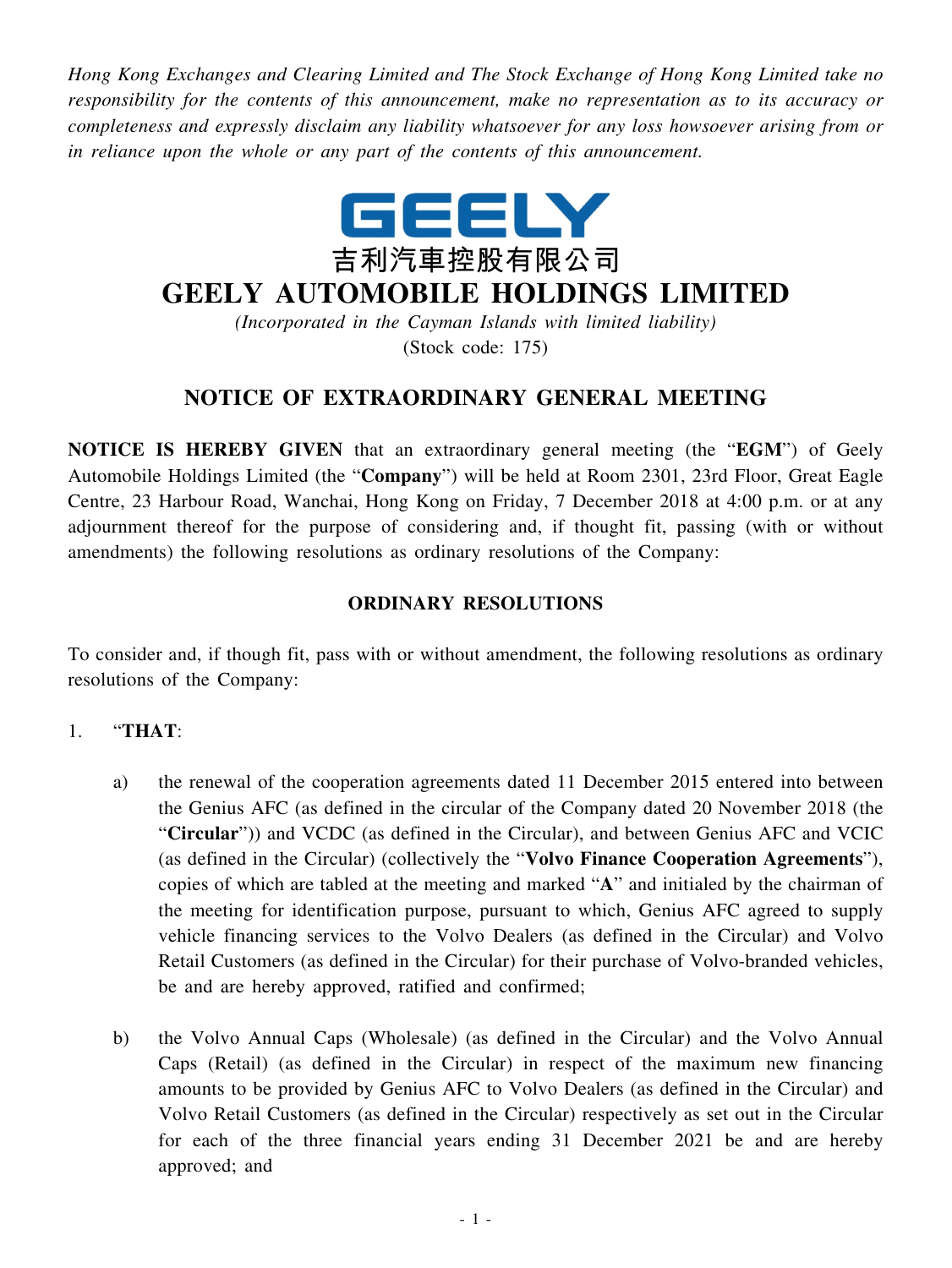c) any one director of the Company, or any two directors of the Company if the affixation of the common seal is necessary, be and is/are hereby authorized for and on behalf of the Company to delegate an appropriate officer overseeing the management and operation of Genius AFC to execute all such other documents, instruments and agreements and to do all such acts or things deemed by him/her to be necessary, appropriate, desirable or expedient to implement and/or give effects to the Volvo Finance Cooperation Agreements and the Volvo Financing Arrangements."

### 2. "**THAT**:

- a) the conditional cooperation agreement dated 5 October 2018 entered into between the Genius AFC and Geely Holding (as defined in the Circular) (the "**EV Finance Cooperation Agreement**"), copies of which are tabled at the meeting and marked "**B**" and initialed by the chairman of the meeting for identification purpose, pursuant to which, Genius AFC agreed to supply vehicle financing services to the EV Dealers (as defined in the Circular) and EV Retail Customers (as defined in the Circular) for their purchase of Geely EVs (as defined in the Circular), be and are hereby approved, ratified and confirmed;
- b) the EV Annual Caps (Wholesale) (as defined in the Circular) and the EV Annual Caps (Retail) (as defined in the Circular) in respect of the maximum new financing amounts to be provided by Genius AFC to EV Dealers (as defined in the Circular) and EV Retail Customers (as defined in the Circular) respectively as set out in the Circular for each of the three financial years ending 31 December 2021 be and are hereby approved; and
- c) subject to paragraphs (a) and (b) above, the EV Wholesale Facility Agreements (as defined in the Circular), pursuant to which Genius AFC agreed to carry out the EV Wholesale Financing (as defined in the Circular), and the EV Retail Loan Cooperation Agreement and the EV Retail Loan Agreements (in each case as defined in the Circular), pursuant to which Genius AFC agreed to carry out the EV Retail Financing (as defined in the Circular), collectively the "**EV Financing Arrangements**" (as defined in the Circular), be and are hereby approved, ratified and confirmed; and
- d) any one director of the Company, or any two directors of the Company if the affixation of the common seal is necessary, be and is/are hereby authorized for and on behalf of the Company to delegate an appropriate officer overseeing the management and operation of Genius AFC to execute all such other documents, instruments and agreements and to do